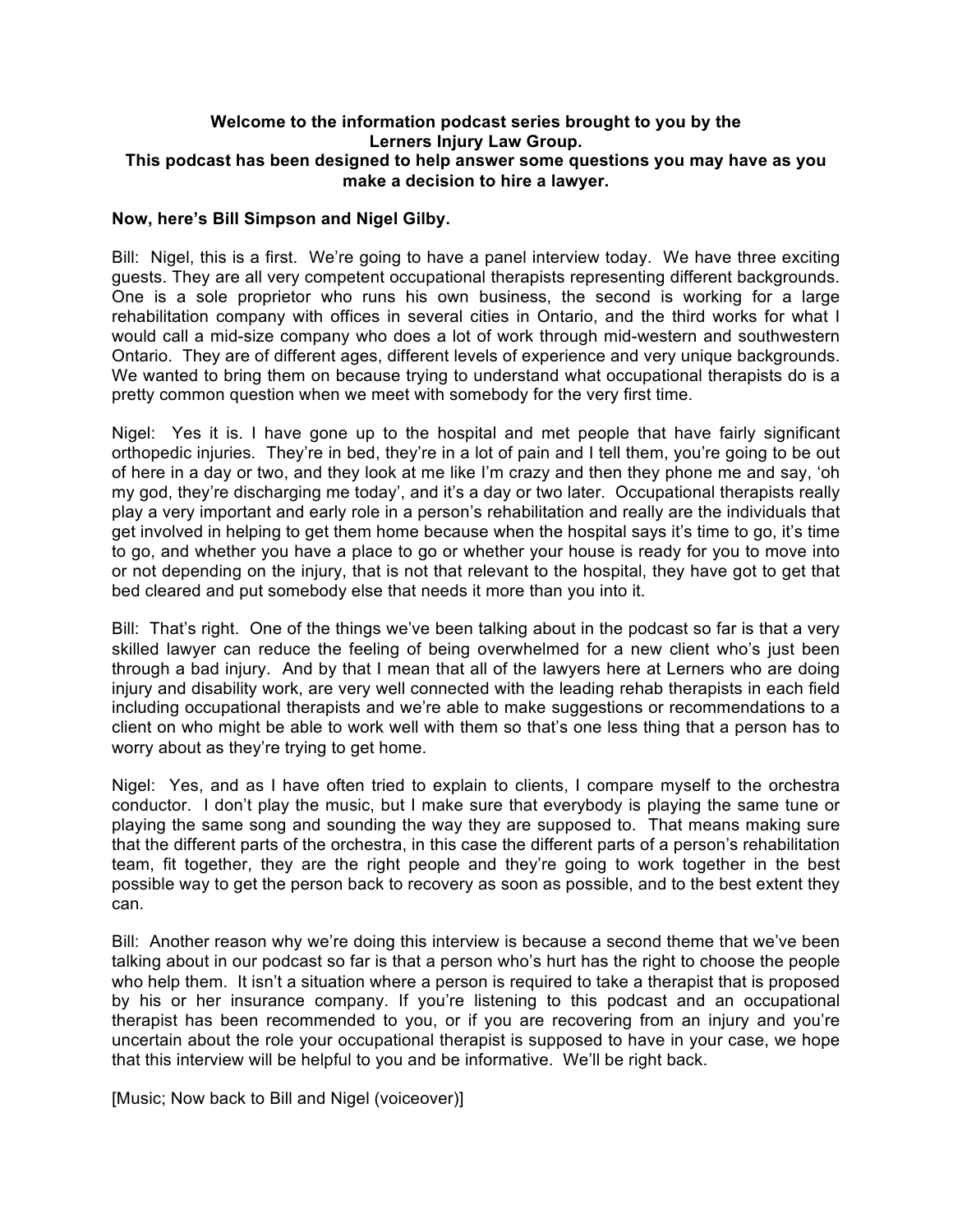Bill: Nigel, you and I are very excited today because this is a first for us; we're having a panel discussion. We have three very talented occupational therapists who are joining us. They are Melissa Knott from Pursuit Health Management, Agnes Agnelli from DMA Rehability, and Anthony Ruddick, we call him Tony, from Anthony Ruddick Consulting. Thank you to each of you for joining us.

Tony: Glad to be here.

Bill: One of the most common questions that Nigel and I get when we go to meet with a new client, and probably you each get this too, is people always say, 'what is an occupational therapist?' If you haven't had a reason to work with an occupational therapist before you're often totally uncertain what they are. Melissa, can I put you on the spot and ask you to try and describe to the listener what is an occupational therapist exactly.

Melissa: That is a real common question. We're not physiotherapists. Probably the biggest misconception is people think we're going to give them exercises and help their knee get better. We take a much broader view and look at how someone is doing physically; if they have any difficulties with cognitive infections, so things like memory or attention focussing on things; and how they are doing emotionally. We also take a look at their environment and the things that they need to do: looking after themselves, their house, childcare, getting back to work, golfing, as would be very important to you guys, and looking at where the barriers are and how we can help them get back to doing those things.

Nigel: Let me ask a question and I'll ask this of you, Agnes. We deal with a lot of serious injuries and claims. People are in the hospital and there are occupational therapists in the hospital so you are all involved in what I will call private enterprise. You are not associated with the hospital; you are not paid by OHIP (Ontario Health Insurance Plan), so why would someone need your services if they have occupational therapists in the hospital?

Agnes: Where an occupational therapist in any one of our environments would come in is when they are getting discharged from the hospital to go home. All of our practices are community based. We look at people in their environment and, in the situation that you spoke about Nigel, that would be their home environment. We would see what they need to get them home safely; identify assistance that they may need; assist the family in coping with having their injured person, loved one, come home. That's the kind of thing we initially do and then carry on from there. As their function gets better then we look at their other roles in life as Melissa spoke about. Their work role; their family role; but immediately upon discharge we're looking to get them home safely.

Nigel: Tony, if I can ask you this question. Because you are not OHIP (Ontario Health Insurance Plan) funded and people are always concerned about money, particularly where they have been in an accident and they're not earning an income for a period of time when they can't go back to work, how do they pay you?

Tony: Basically, all the charges for our services are put through the auto insurer so they don't pay any money out of their pocket for a service provider.

Nigel: That's if they're involved in an automobile accident.

Tony: Yes.

Nigel: And if they're not involved in an automobile accident, they're involved in some other type of accident, let's say for example a boating accident, then what?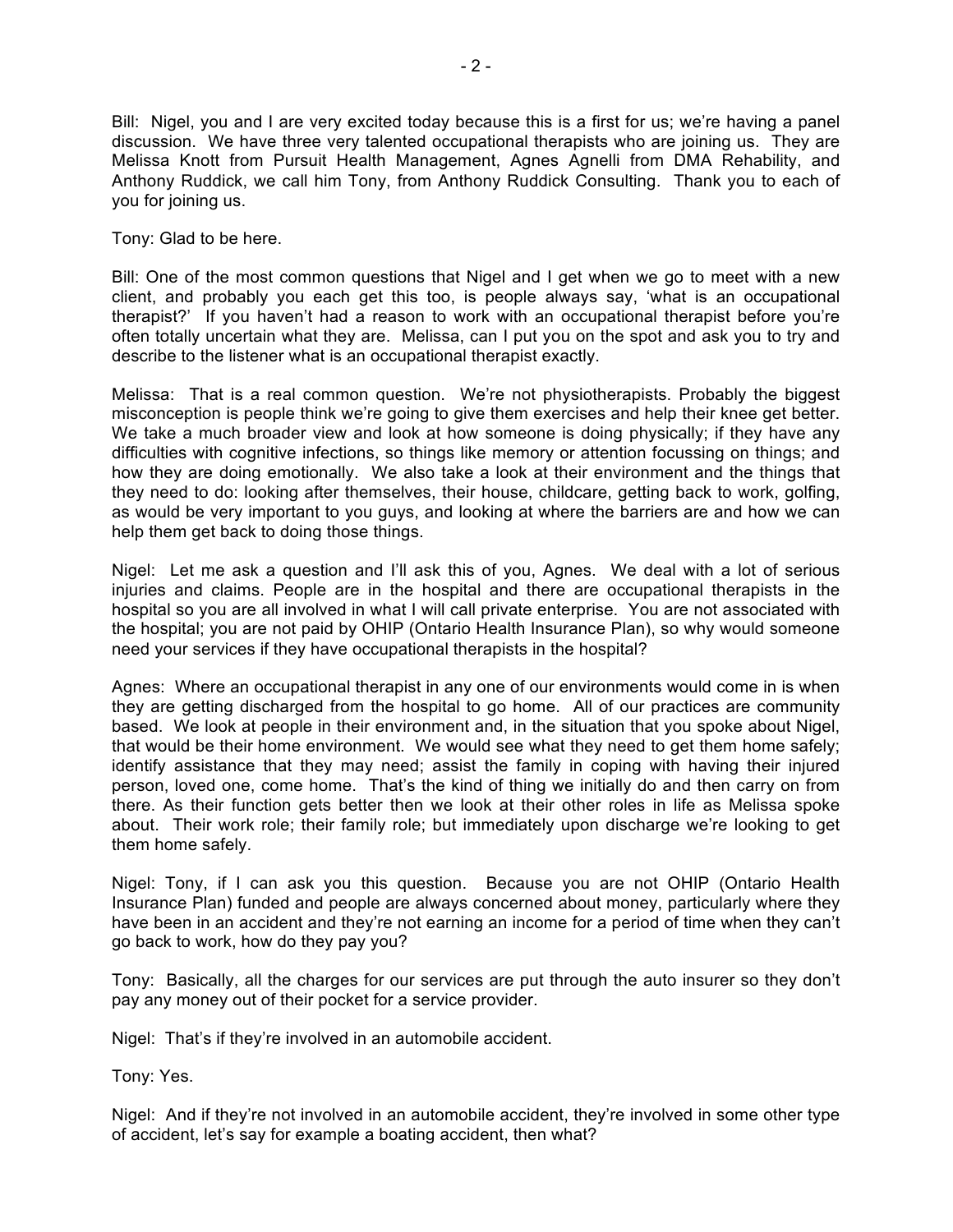Tony: Quite often people are left to their own means to fund services and support if they don't have the third party to pay.

Bill: One of the things we see sometimes is some confusion about the role of the CCAC, or the Community Care Access Centre, so let's talk about that for minute. Where there has been an accident involving a motor vehicle insurer, Tony, I think what you're saying is that your services are covered directly under that auto policy.

Tony: Correct.

Bill: But there may be people who have been injured who don't have access to an insurance policy so there are also CCAC OT's (occupational therapists), that's a mouth full, that there are CCAC OT's as well. Agnes, how does that work into this puzzle?

Agnes: Certainly CCAC is available to people who are involved in a motor vehicle accident and certainly people who don't have any other source of income. Given the amount of dollars that people are entitled to as part of their automobile accident, our approach is to facilitate CCAC to access what they can. That comes out of a different pot of money, not from the auto insurer. If they are eligible and if CCAC will do it, it tends to be shorter lived, it tends to be immediate need and ongoing therapy is not typically what they would provide.

Nigel: So let me ask this question and Melissa, I'll direct it to you. Do people that have disability policies through their work place have an entitlement to have occupational therapists paid for under those policies?

Melissa: Generally. If someone is on short term or long term disability and they're needing assistance to get back to work we would have funding through the party payer there. Alternately it can be through extended health benefits but occupational therapy is a little bit less frequent.

Bill: If you've got really limited access to, I guess, your other insurance policies to access occupational therapy services, it's more typical to get your massage or physio than you would ever get an occupational therapist covered by say Manulife or another party.

Tony: Yes.

Bill: When we go to the hospital one of the most common questions after we try to explain what an occupational therapist (OT) does is, 'who's going to get me in the house and where am I going to get a bed?' Ramps and beds tend to be a big concern for people who want to get out of the hospital and get home. Tony, can you talk a little about that, that occupational therapists are the front line treating professional to help a person physically get home and into their house.

Tony: The occupational therapist is the key person I think to get the person out of the hospital safely which is the goal of any therapist. Your occupational therapist, for example, in the hospital would provide recommendations; say you might need a certain piece of equipment, but the follow through to get that piece of equipment into the environment isn't something that they would do. They do rely upon the third party OT to come in and help out with that service so we would be the link to the vendor to get whatever services or equipment you need in place to manage safely at home.

Bill: Agnes, does that literally mean you get on the phone and you start calling around to see who has a hospital bed available for rent, can it be delivered in a certain period of time, and then you do that leg work for lack of a better phrase to make sure it is in position.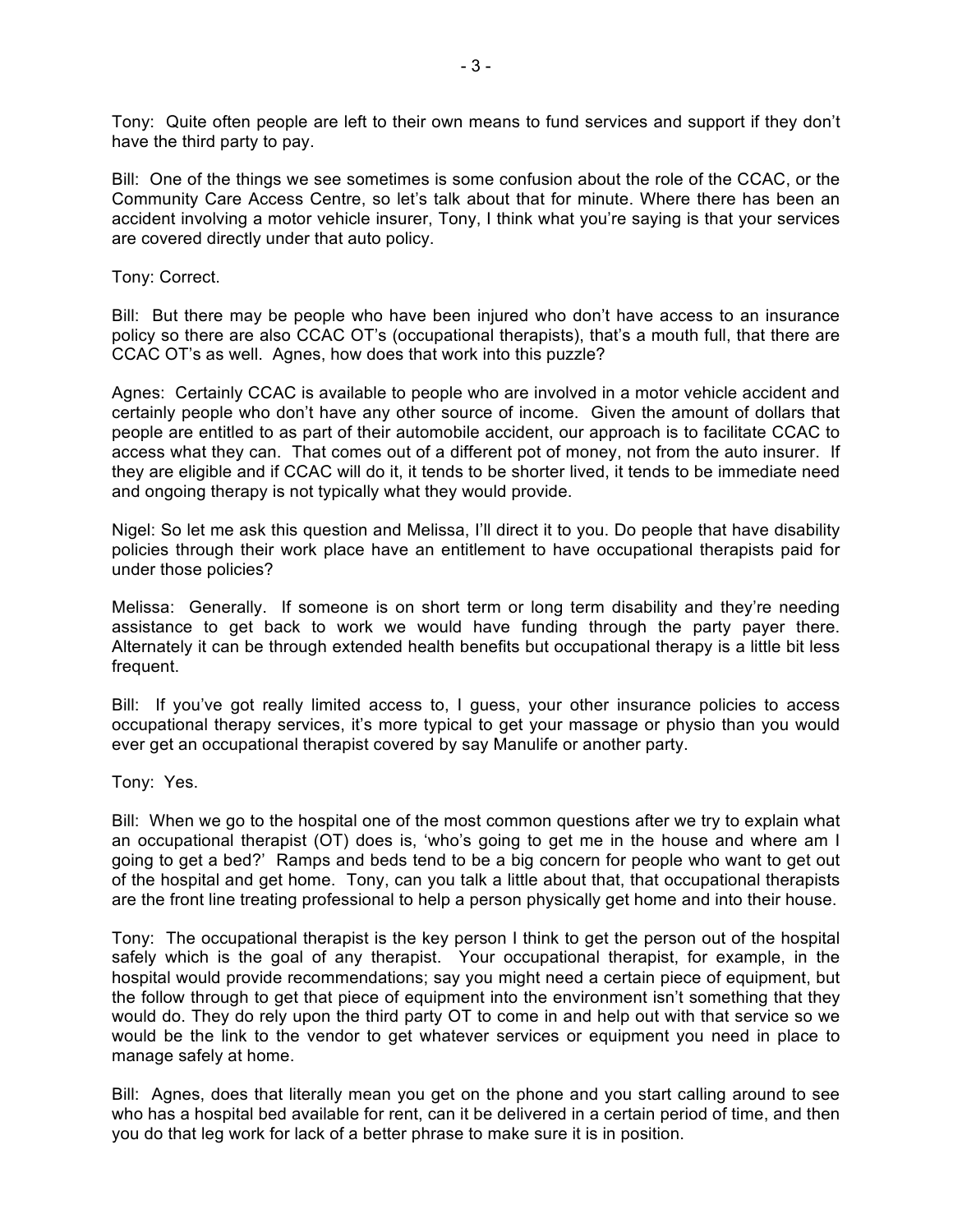Agnes: Absolutely. I'm sure we all have our provider network of companies that provide assistive devices such as the hospital bed, the raised toilet seat, the bath bench, all of those kinds of things; and we have a pretty direct line to those companies who will provide the equipment within 24 hours. Often they will meet us there at the client's home and we'll make sure everything is in place. It is a very integral part. Contact with an insurer to make sure that they are fine with providing this, and typically at that front line service they do give the okay to provide that equipment, is part of what we would do as the hospital discharges. It's very much huge leg work. It is probably an hour in the hospital with the client speaking with the professionals in the hospital and five hours of phone calls and co-ordinating after that.

Tony: A key component of what the occupational therapist does is take the burden off the individual who is hurt to get the funding sorted out. They don't have to worry about getting the bill, they don't worry about how do we get it in the house, how do we manage, we take care of that. I think that's a huge service that we provide.

Nigel: When I go into the hospital and speak to people they're always surprised when I tell them you're going to be out of here in a day or two and often when they are discharged their home isn't ready for them to go into or they're not able to go into their home. In that scenario I've had people end up in seniors homes. Does the occupational therapist play any role in getting them into the facility to start with or getting them out of the facility and home as soon as possible?

Melissa: Oh absolutely. We can take a look when they're in the hospital as to what type of support they have at home: do they have someone who is able to help them, what is their home environment like, is it at all safe or could we adapt it. If it's not, then that's when we look at the respite services. That might be some place where they would stay for a week or two weeks, or a month or more, and we would liaise with them to know what kinds of services they can provide in terms of personal care, in terms of physiotherapy, and in terms of equipment. If they need equipment provided, say it's an empty room, then we would arrange the hospital bed and all those pieces of equipment. If that's there, then we don't need to worry about that. Then when they are ready to go home we'll still be looking at that transition home. They still may need some equipment or modifications to their home by the time they're ready to leave the respite or step down facility.

Nigel: Agnes, when you're dealing with automobile insurers there's this concept of reasonable and necessary. If you have somebody, for example, that has a badly broken leg and they're not going to be able to angulate it or walk on it for, let's say, six months, to what extent can you do renovations in the home and stay within that concept of it being reasonable although maybe it is necessary?

Agnes: That's a good question Nigel, and it's one that comes up often. I think the challenge that we are faced with is timing. To look at the bigger picture, there may be very extensive renovations that need to be done but they are not going to be able to be done quickly so we look at things. People want to go home. If they can go home, that's their first choice, so we look at what we can do; temporary ramps, in some instances we will put in lifts to get them in and out of the house. If they have a multi-storey house, we will look at getting their bedroom on the main floor. We're not going to likely recommend an elevator at that point in time to get them home. My approach is get them home, get them home safe, see where they are going to be at in a few months, and then determine from there what kind of renovations are going to be necessary long term. I have had instances where we have put in fairly extensive things because of that exact scenario where they are not going to be able to reach a bathroom for six months and we know that, so we have gone, and to me this is reasonable, because having somebody, quite frankly, going to the bathroom every day in a raised toilet seat with a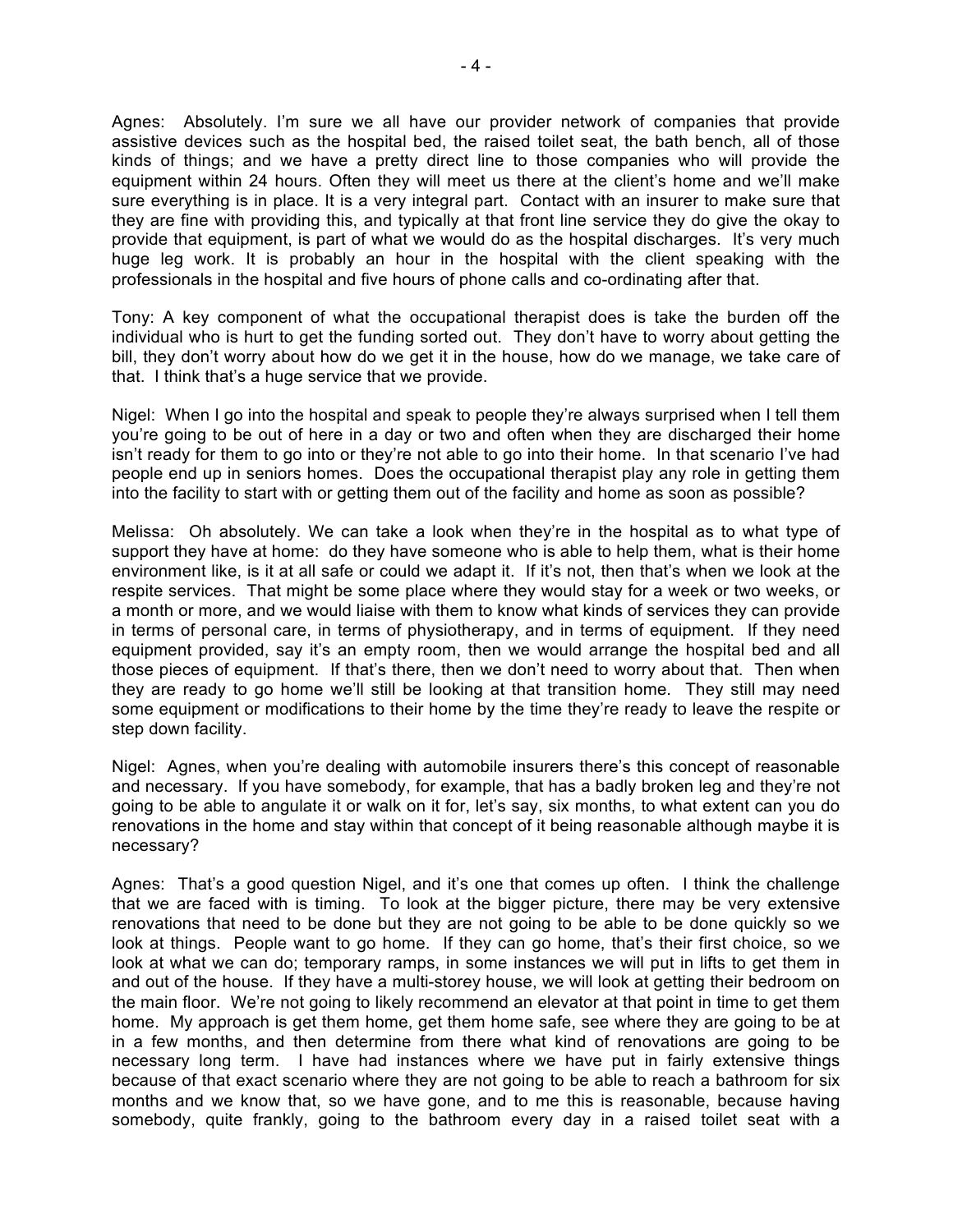commode, is not reasonable, so in that situation I would say you're going to recommend a bathroom be made on the main floor if that is six months out. It really is individual and we really do try to talk to the powers that be: the attorney, the insurer, and facilitate what is going to best meet the needs of that person.

Nigel: Tony, do you want to comment further on that?

Tony: Yes, I think it's essential these days to have a skilled occupational therapist get involved with discharge planning because we're not only dealing with the individual's injuries, we're now dealing with a change in legislation that limits the amount of funds we have access to. We have to be more select on what things we would modify in a home to get that individual back to where they want to be because often people are worried about spending all of their resources on a renovation to their house versus their care needs down the road.

Bill: I think what you mean is that when you start working with somebody you know that the policy has a capped limit on what's available and that limit has declined over what it used to be and you're trying to make the best spending decisions that you can with your client.

Tony: Absolutely because the funds are limited.

Nigel: Melissa, something that Agnes had mentioned was dealing with the insurance company dealing with the attorney. I'm going to assume there are many instances where people don't have lawyers and the question I quess is how do you deal with that situation? Who hires you and do you recommend that people should have lawyers when they're involved in an accident such that your injuries require occupational therapy intervention?

Melissa: We do have some people who come to us who do not have legal representation at the beginning of their claim. Referrals often might come from the discharge nurse at the hospital or if they're in the hospital still, or if somebody is already at home perhaps they're having physiotherapy and the physiotherapist recommends that they might need some help in home. Going through the auto insurance claim process is very complicated and many of my clients find it extremely helpful to have lawyers to guide them through that process and to look at the barriers in terms of funding and accessing benefits and all that kind of coordination. It is a conversation that is had with people if they don't, but I find many do from the hospital setting.

Nigel: Agnes, do you want to comment on that?

Agnes: Our sort of philosophy is most people should have at least a consultation with a lawyer particularly if there are serious injuries involved. I think insurers expect that. I think it is the best for an individual. We certainly also have that conversation with people and advise them to connect with a lawyer. We'll provide names if necessary or if sought out, so it's something that we always suggest, that people do consult a lawyer.

Bill: Without putting words in your mouth collectively, frankly the system works better when there's a lawyer. A lawyer, regardless of who it is, as long as he or she knows what they're doing, can have those conversations with the insurance company, can have those conversations with the hospital, can assist or support you and the work you are trying to do and, as a general statement, things run more smoothly when there is a lawyer who knows and has some skills in this area and the background.

Tony: I have to agree and I also see the opposite when I've dealt with lawyers perhaps that don't deal with personal injury. You'll go to them with a question because you know the insurer has misinterpreted the legislation and they'll come back and say, 'well I'm not really sure', which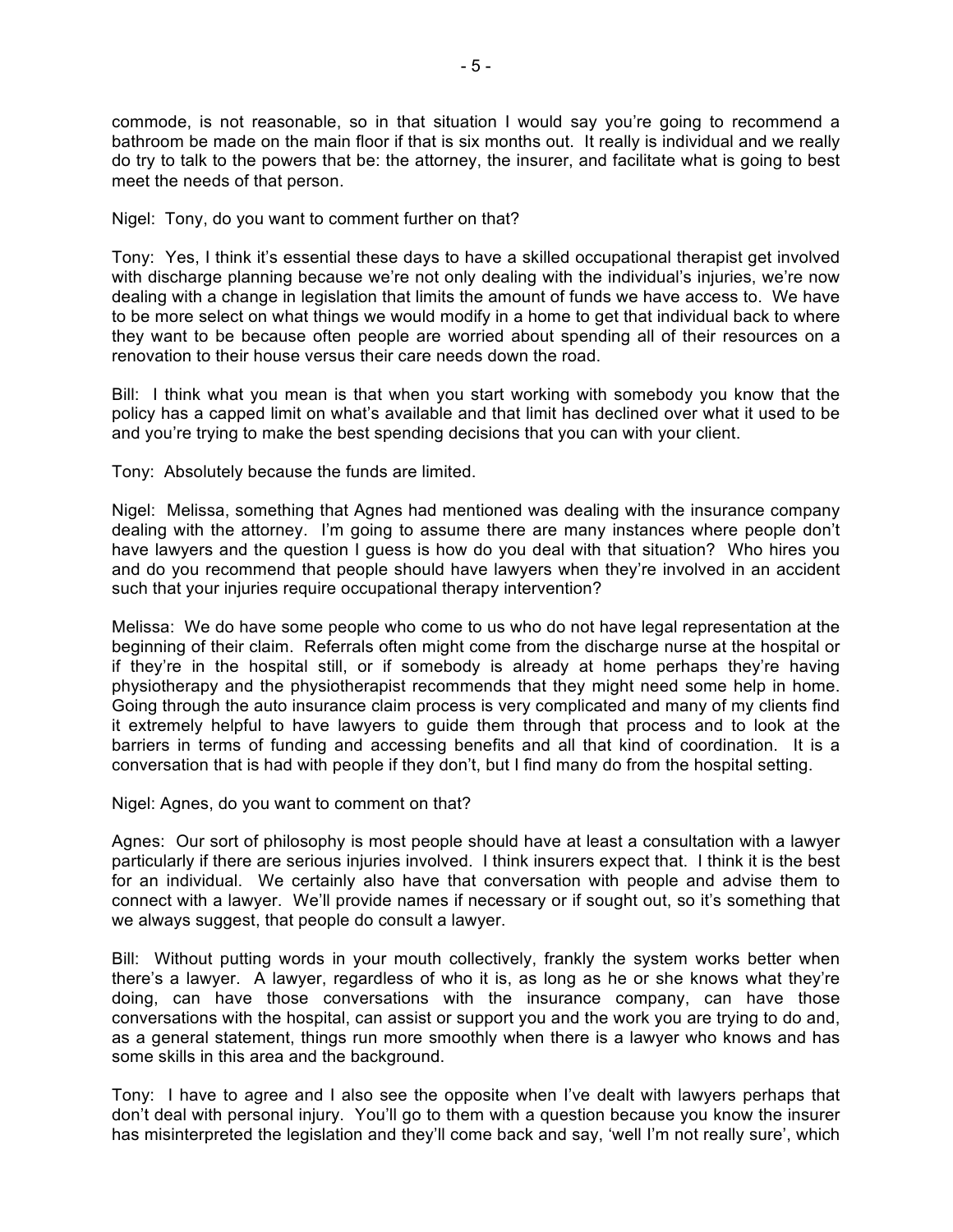in turn ties our hands because from a therapeutic point of view we're not able to do anything. The insurer says no, what do we do? There's nothing we can do even when we know they've interpreted things incorrectly and are actually doing disservice to the client. So obviously having not just a lawyer, but a lawyer who knows what they're talking about is what I see as being really important.

Nigel: I want to spin things around at little bit. Bill and I, when we're dealing with clients who have serious or significant injuries, we're not just looking at their immediate needs, we also have to consider the needs that they will have for the rest of their lives because in presenting a case to a court or to an insurance company, for settlement purposes we try to tell them what the future care costs are going to be to look after that person for the rest of their lives. Do occupational therapists play any role in that and what is the role that you play if you do in fact play a role? Perhaps Tony, you might want to start on that.

Tony: Sure. I think occupational therapists are well positioned to life care plans or future care costs just based on the number of services and equipment and modifications that we deal with on a daily basis. We see the person from the time they go in the hospital until the time after we discharge them when they're back to their maximum functional recovery. So I think we're well suited to do a comprehensive life care plan but obviously there is certification on top of being an occupational therapist to become a life care planner.

Bill: Let's break that down just a little bit for people who are listening. A future care plan is a report that tries to identify all of the expenses a person will need because of the accident and their injury for the rest of their statistical life expectancy. Is that fair?

Tony: That's correct, Bill, all their medical and rehabilitation needs going forward.

Bill: So quite literally, if a person needed a certain combination of medication for the rest of his or her life, one of the items included in the report would be an attempt to spell out how much that would cost based on what we know today about the price.

Tony: Correct but that would also be done in conjunction with all the treating providers that are involved with that individual.

Bill: Agnes, is every occupational therapist automatically entitled to do those kinds of reports that we've just been discussing or does that require an additional set of qualifications or training?

Agnes: It certainly requires a certification in life care planning and I think in today's environment that is the bar that is held. There are certainly occupational therapists that comprise a large group of people who are life care planners but it's not exclusive to occupational therapy. People who have worked in rehab in different roles: case managers, physiotherapists, I've even seen speech language pathologists that are certified in life care planning, vocational people in some instances. I would hazard to guess that probably occupational therapists are the single largest group represented in the life care planners but it isn't exclusive to them.

Nigel: Melissa, I want to again sort of ask something a little bit different and I'm trying not to make this too complicated. When somebody suffers, in a motor vehicle accident, what's described as a catastrophic injury, they get a case manager which is somebody that basically coordinates all of the various people that need to come in and provide help or care, somebody with a spinal cord injury as an example. There are a lot of people that still sustain very serious injuries that are not deemed to be catastrophic and therefore don't have a case manager. In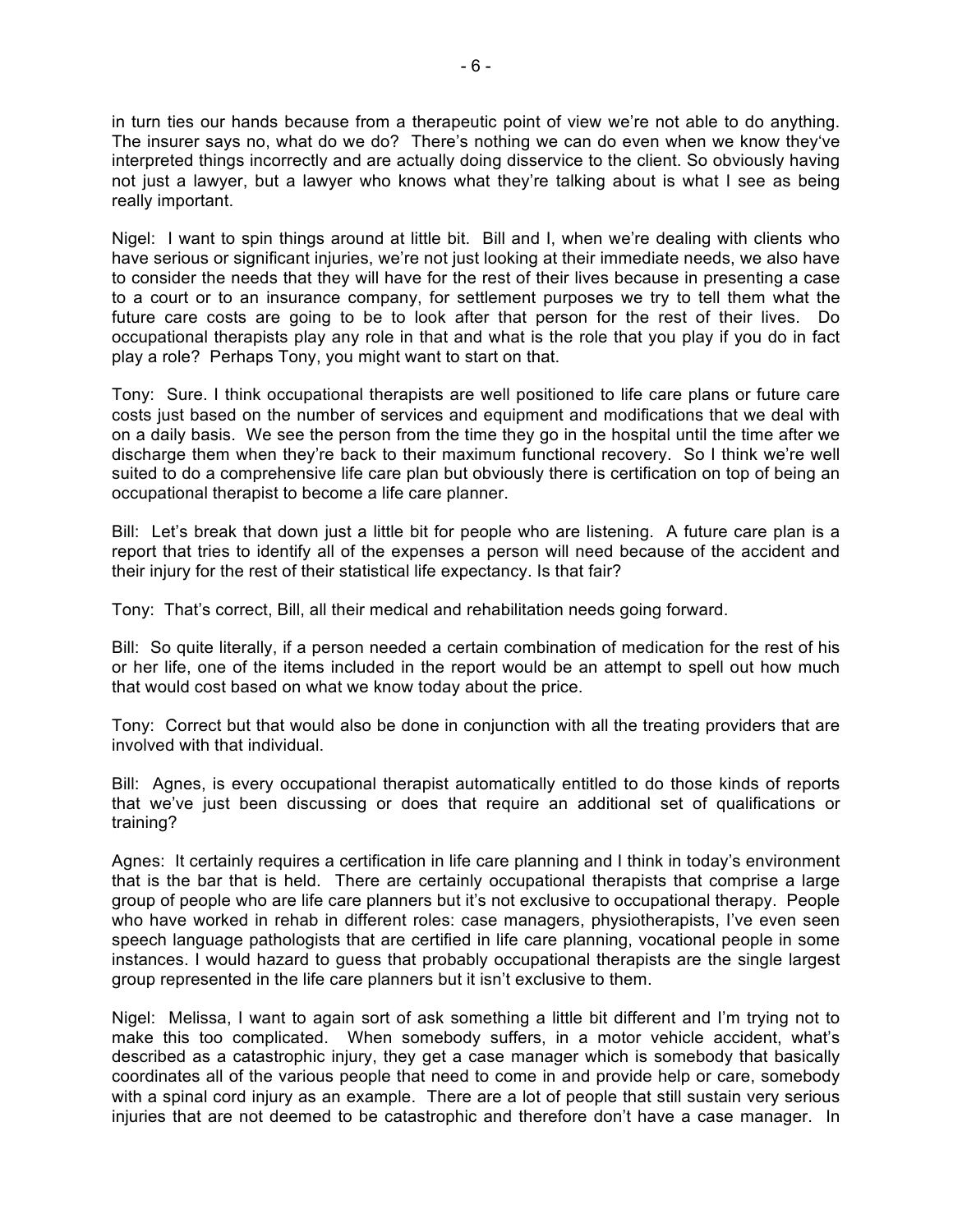those situations does the occupational therapist play any role in coordinating services and acting in any way like a case manager although not specifically called a case manager?

Melissa: I think, just looking at the occupational therapists' view, in terms of when we look at someone's physical capacity, their emotional capacity and their cognitive capacity, and how we look at people's injuries in our scope of practice that it does lend itself well to that, shall we say, informal case management. When we look at whether someone is able to achieve goals or ready to work on certain goals, say return to work, we know that pieces need to be there physically. They need to be coping well emotionally and they need to be able to carry out the mental functions of their job. That's certainly conversations that I have with my clients as to who are you seeing for physiotherapy, do you need a speech language pathologist, do we need to have a psychologist to be helping you and your family cope, so that we know that those pieces are coming together. In my practice absolutely something that is just completely inherent to practice is making sure all those bases are covered.

[Music and voiceover: Once again here's Bill and Nigel]

Bill: We've covered quite a bit of ground here. We've talked about discharge from the hospital setting and the role that an occupational therapist plays; we've talked about the assistance an occupational therapist can bring to projecting future costs once we know what a person's condition is going to be because of a disability or injury caused by an accident; but another area Nigel and I often get asked about when we go to meet with people is that sort of in between time. You're out of the hospital, you're trying to do your therapy and your treatment to recover and all the doctors say, 'well, we don't know yet, we need more time to figure out where you're going to end up', and that gets to the sometimes complicated topic of what's called attendant care. I think, from my experience, and Nigel will say the same, that attendant care is probably the second question clients want to talk to us about after we've dealt with getting them home and out of the hospital. Very briefly, Agnes, can you walk the listeners through what is attendant care and how does it get calculated.

Agnes: Attendant care is the need that an individual who is injured requires in order to carry out their basic activities of daily living. It's a form that quantifies what assistance that person needs. The form itself, I think all of us would agree, is not particularly user friendly. It can be obscure at times in different situations but it's a tool, and it's the only tool we have in the auto industry, to quantify number of hours in a 24 hour period that somebody requires the assistance of another person. For example: to cook, to bathe themselves, to get dressed, if there are behavioural issues-if they need somebody there to assist them in modulating their behaviour, to assist them to get out of the house in the event of an emergency, medication dispensing; all of those things would be quantified and a dollar value and an hour value attributed to that to which they are entitled to that pot of money, theoretically.

Bill: Tony, is it literally a line by line item: so many minutes a day for medication; so many minutes a day to get up and get started in the morning; so many minutes a day to have assistance with a meal?

Tony: Well, every item has a frequency and the duration of the task. So, for example, you might say somebody needs 5 minutes every morning to get dressed and we would calculate that times 7, that would give you the number of minutes per week and there's a certain dollar amount that is calculated on the form.

Nigel: I've often said that I hope nobody gets seriously injured but if you are going to get seriously injured make sure that it happens when you are in a car or on a snowmobile or what's considered to be a motor vehicle, and I often have the sort of standing joke that I say: if I ever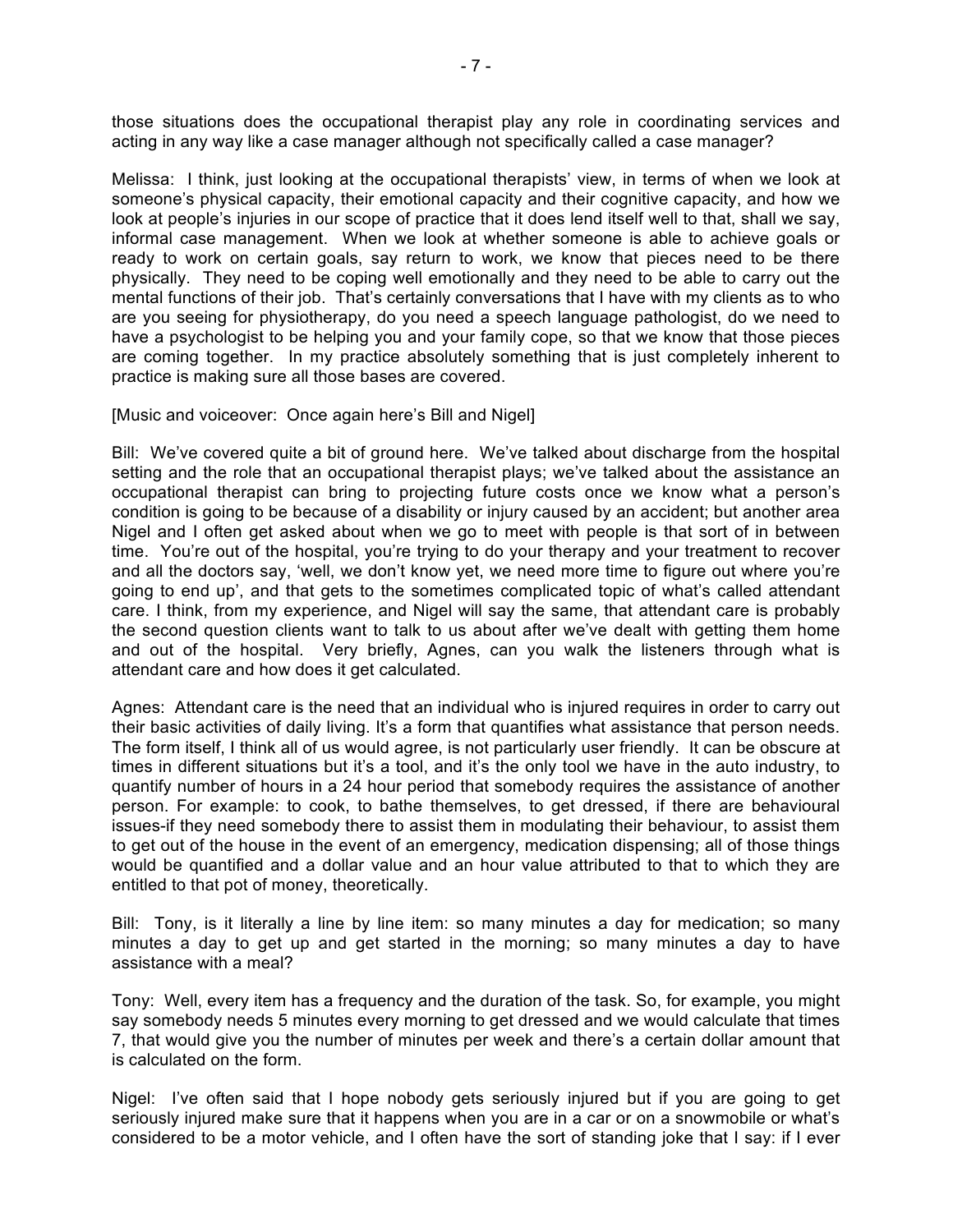fall down the stairs and get seriously injured my wife is to drag me out and put me in the car before calling 911. Is there a big difference between somebody let's say that falls down the stairs and breaks their neck versus somebody that does that in a motor vehicle collision or a snowmobile accident regardless of whether or not it's their own fault because of what's available?

Agnes: Absolutely, 100 percent. There is a huge difference of medical rehab attendant care services available to somebody involved in a motor vehicle accident. It essentially exists to a very, very small extent if you do not have the benefits of your auto insurance assisting you. So if you fell down the stairs or you fell off the roof fixing your roof, you rely on the services that are available to residents of Ontario who have OHIP. That would include CCAC, that would include hospital services, out-patient services, but they are much more limited than what's available to you with automobile insurance. It's quite frustrating some times when you see people that have been involved in a motor vehicle accident months later and they've had no benefit of having the services of companies like ours who are there to assist people and who know how to tap into the system. There are people that definitely fall through the cracks and, quite frankly, it's a shame because that's what we pay auto insurance for and that's part of what we are entitled to.

Bill: Melissa, does the amount of attendant care get calculated once and stay the same or can it be re-evaluated from time to time and, if so, how frequently?

Melissa: Certainly it does get evaluated over time and it can be either upon request of the insurance company that they would like updated information, or if we do see that there is a significant change in a client's status. Perhaps they've had to go back in the hospital to have surgery related to their injury so we know that their care level is going to increase substantially and that we might need to get a provider and a personal support worker to help when they get home, so you want to quantify that. And likewise, if they are coming off restrictions and are substantially more able to do things for themselves then we can reflect those changes as well.

Bill: Tony, is it kind of like a stock market grab? It goes up and down over the course of a person's recovery depending on those individual circumstances for each patient.

Tony: Everyone can be different. It could fluctuate for someone, it could stay the same. It might never change for some people based on severity of their injury. It might be the maximum level when they get discharged and it might remain at that level because, for example, their injury is not going to get better. So it could be from the behavioural issue because of a brain injury or it could be because of something like being quadriplegic.

Nigel: So let me throw this question out. It may be a little bit of a toughie in some ways but we know as lawyers that the quality of lawyers is from A to Z. There are lawyers that know what they are doing, they do this work, and there are lawyers that unfortunately are idiots and still do this work. I'm going to assume that there is a variance in the quality of occupational therapists as there are in most professions. How does an individual know whether they are getting the right occupational therapist and are there questions or things that they should be asking before they say yes, go ahead, be my occupational therapist? Tony, you want to start with that one?

Tony: Sure. That's a tricky question. I think unfortunately when people have an accident it's the first time they've had an accident so they don't have a reference point. They don't know what's good and what's bad. But I think some of the questions they could ask is: how long has the person done this for; what kind of files or kind of clients have they dealt with; what is their background; have they worked in the hospital setting; have they worked just in the community; what kind injuries have they dealt with; and sort of, what is their relationships with insurers; what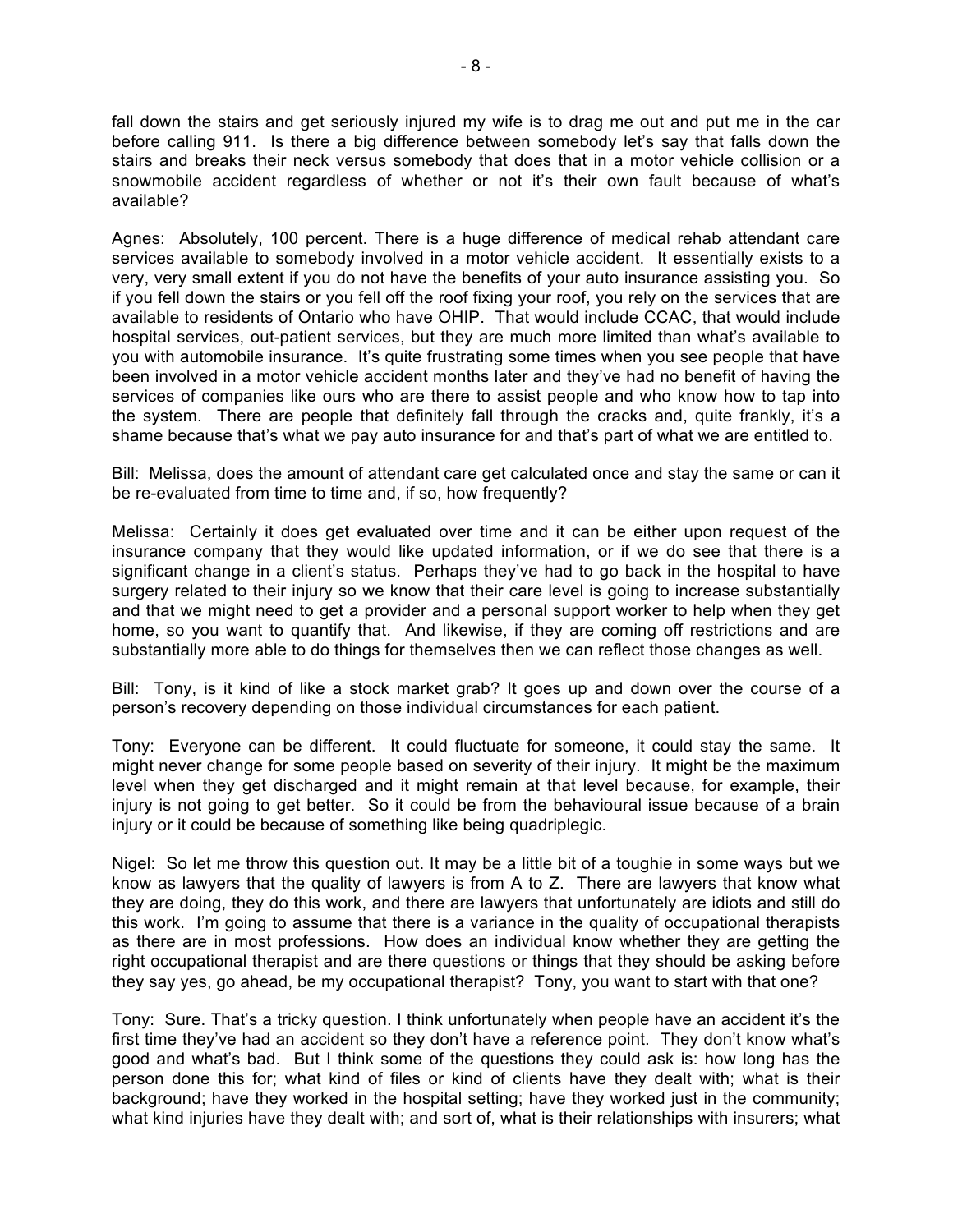are their relationships with lawyers in the industry; what is their skillset; what are they comfortable dealing with is important to find out.

Nigel: Do occupational therapists give out references where an individual could call other clients that they may have dealt with that could speak to their abilities? Agnes?

Agnes: Certainly they can. Obviously consent would have to be there to connect the two people. I think having a look at a person's CV (curriculum vitae) and not being afraid to ask questions. If somebody asked me specifically to be involved in a brain injury case I probably would not be the best occupational therapist to do that, so I think there are areas of expertise that people can practice in and I think honesty in that is important and asking, similar to what Tony said, asking can you tell me, have you worked with people with a brain injury specifically and being able to provide. If I can't, I certainly have other people that I work with that have that expertise and have that level of practice.

Nigel: Melissa, do you want to comment on that as well?

Melissa: Yes, certainly. When we get referrals in to our company for an occupational therapist, one of the pieces that falls to us as the health professionals is to determine whether we have the competency to help that client. If in our self-evaluation we don't feel we can deal with a particularly complex, I'll say, spinal cord injury, then it is within our responsibility to say we can't take that referral so that we know that the person is maybe sent to somebody else who does have expertise in that area. Clients should have some comfort level there in terms of that. Ethical OT practice does state that we should be within our realm of competency when we practice.

Bill: One of the other things that Nigel and I have noticed over the years that is a strength for most occupational therapists is that you are all pretty terrific communicators. By that I mean that you go and see our clients in their homes, you develop your own working relationships with people who have been hurt, and they often confide in an occupational therapist or disclose things to their occupational therapist that other people involved in their rehabilitation and their case moving forward don't know about and so then there is an opportunity to do something about it. Melissa, you touched earlier on the fact that where a person doesn't have a case manager or occupational therapist they're trying to keep several balls moving it forward but if I press you to go one step beyond that, there is, it seems to me, quite often an opportunity to influence the way things are unfolding where a person is not happy. Is that fair?

Melissa: Yes, quite. Being that we are in the home environment we do have the opportunity to pick up on a lot of other factors that might be barriers to someone achieving their goals in terms of how are they able to follow through on things on their own and how they're coping but from the view point of family who might be around, that sort of thing. Certainly we do pick up on some of the more subtle things. With our ability to look at injuries from multiple perspectives adding things together and saying, is this something that we need to be investigating further, does somebody need to be made aware of this, is there more challenges or barriers going on that maybe haven't been addressed.

Bill: Tony, as an example, it's not uncommon for an occupational therapist to go with a patient to an appointment with a specialist or a family doctor to try and help improve the communication back and forth where there is a little anxiety on the part of the patient.

Tony: I think that is essential for all clients. I don't think it is always approved and sometimes difficult for us to get approval from the insurer to do, but I think it would be an extremely beneficial thing for the client to have because certainly they often have difficulty expressing their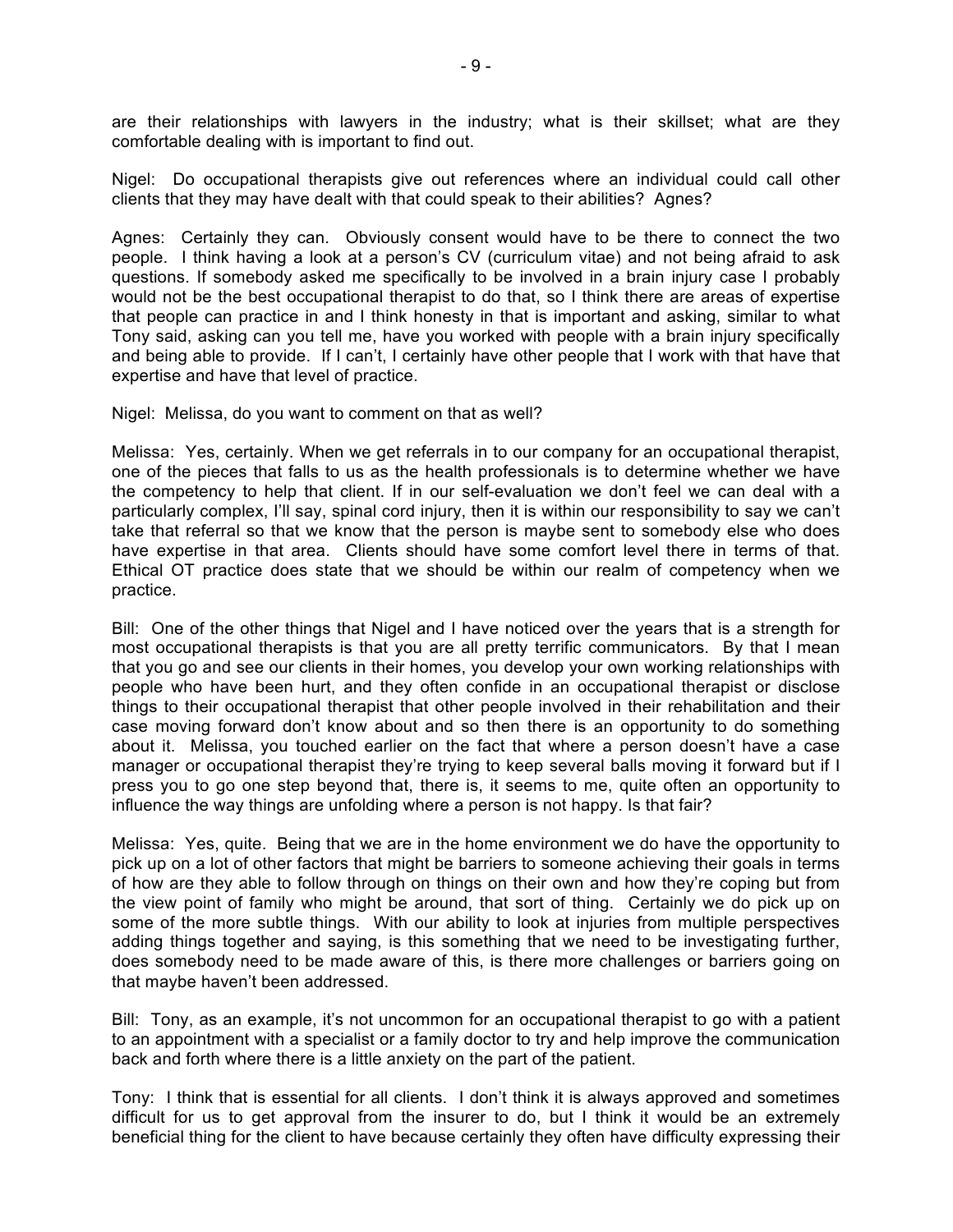opinions and taking in the information. When it's your life they're talking about it's much more difficult to hear versus somebody else who's more objective about things.

Nigel: Maybe let me pick up on that comment about it being sometimes difficult to get the insurer to approve. We're dealing predominately here with motor vehicle accidents which can include, as we said, automobiles, all-terrain vehicles, snowmobiles, if somebody is a pedestrian and hit by any one of those, etcetera, etcetera. There's this thing called accident benefits and that is where the person deals with their own insurance company and that's really who is going to fund all of the things that we've been talking about at least at the first instance. When we go back to the issue about the occupational therapist and choosing the right one, is it important that the occupational therapist understand and know about accident benefits, or if the person has a lawyer do you just simply rely upon the fact they have a lawyer and the lawyer should be able to figure that out?

Tony: I think it's vital that the occupational therapist knows about the auto legislation. For example, one therapist could write a treatment plan one way and a therapist can write a treatment plan a different way and approval may not come just because of the wording they use and their knowledge of the wording for a particular treatment plan. Certainly, I think it is essential that the OT is aware of the legislation so they can have informed discussions with the insurer to get approval for the necessary things for their client.

Nigel: Do you find yourself in situations, Agnes, where perhaps the lawyer that's representing the individual doesn't understand the legislation or doesn't know it that well and you find yourself having to deal with those issues and ensure things are done properly?

Agnes: Yes, unfortunately we do have those instances and at the end of the day we're rehab professionals. You have to be good rehab professionals and understand how the system works, absolutely. As you said all lawyers are not created equal and we can be faced with a situation where clients are coming to us saying, 'I'm not getting my attendant care dollars; I have the PSW (personal support worker) coming in, the company is asking us for money, we don't have money'; so to the extent that we can, we would absolutely contact an insurer and say 'we filled out the attendant care form, they have ample money to fund the PSW, what is going on; can you please assist them, this is increasing their anxiety'. It's a very stressful situation when there isn't a lawyer that advocates for their client. To me, that is part of what a good law office does, is advocate for their clients.

Bill: Tony, did you want to add something?

Tony: Sure. I just find that if the lawyer is not a good help on the file that we spend our time, which should be spent on the client, dealing with administrative issues such as trying to get funding, trying to get things paid. I think it's nice if you have a lawyer that knows what they're talking about and will advocate for the client so we're not doing that part; we're doing what our role is which is the therapy not the arguing about whether this should be funded or not.

Bill: Melissa?

Melissa: That takes away from, when we do have to step into that more administrative role, the resources that are there for that medical rehabilitation. The client isn't going to get as full of a benefit from that because of the time we have to spend on all those indirect pieces. Certainly where there are fantastic legal teams in place: the lawyers, the law clerks, para-legals; where we're able to just give them a heads up, and for them to take care of all that piece really streamlines things not only for the clients and their families who are completely overwhelmed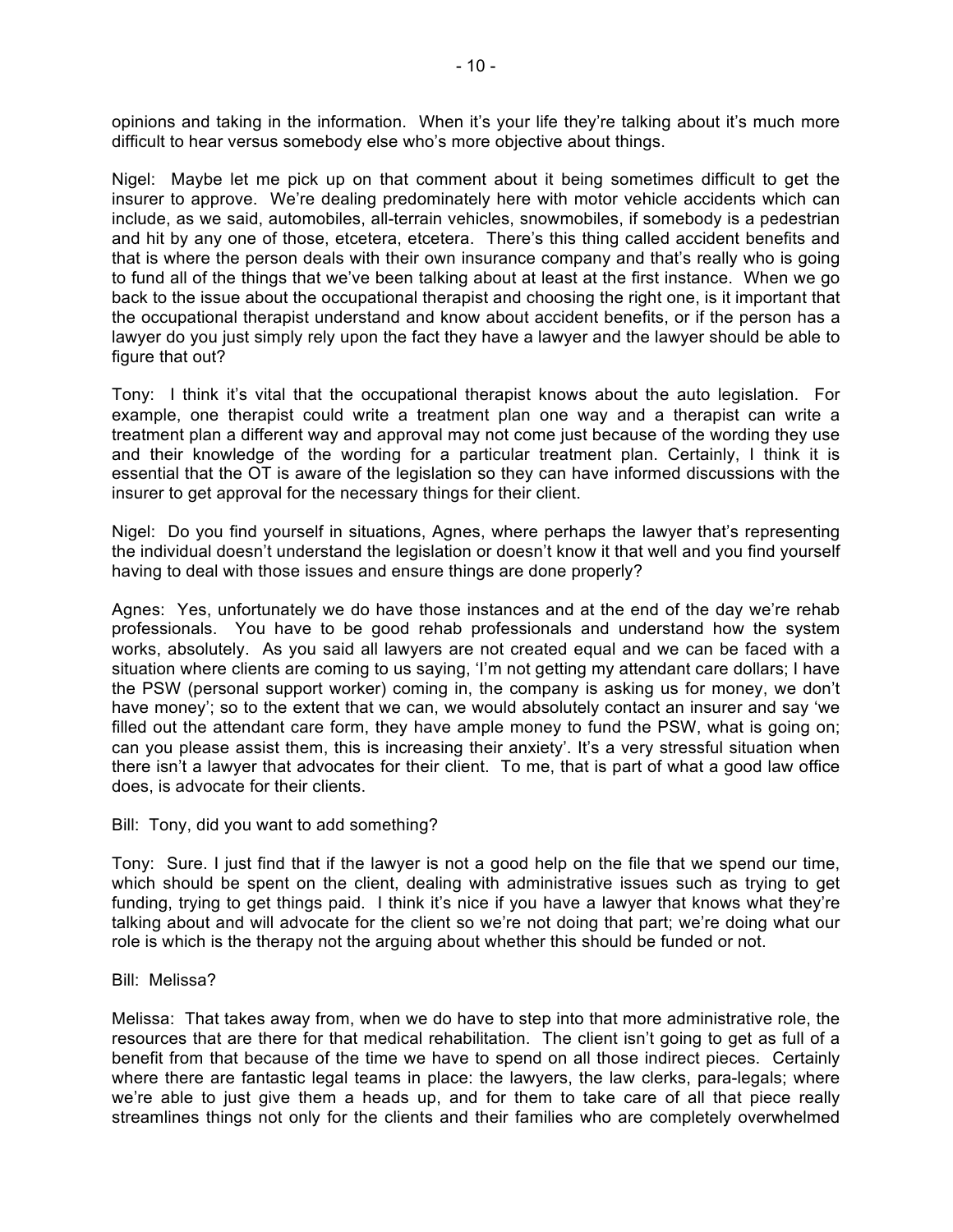with a large volume of paperwork, but also it simplifies things for us so that the dollars that are approved for therapy are actually spent on the direct client care that they require.

Tony: I think lawyers become an essential part of the team. I think that's what we need to emphasize; we become a team, we're all working on different aspects to help the client move forward.

Bill: We'll let that be the last word. Tony, Agnes and Melissa, thank you very much for joining us. That was a very interesting discussion and hopefully it provides a much better context for somebody who's trying to understand what an occupational therapist is and how they may fit in to this case. Nigel and I will be right back.

[Music and voiceover – Now, back to Bill and Nigel]

Bill: Nigel we have two questions for our episode today. The first comes from Dillon in London who asks this question: Does every trial automatically get tried by a jury and if it does, how many people sit on the jury and how are they chosen? We get asked that sometimes and to try and explain how they literally roll a drum usually makes most people's eyes widen up. I'll let you start.

Nigel: Dillon, the answer to that question is no, not all cases are tried by a jury and we're talking about civil lawsuits which is different than criminal cases. Basically a person that's injured in an accident has a right to have their case tried by a jury if that's their desire and they can file something called a Jury Notice and that basically says I want a jury. The defendant, usually the insurance company, can also choose to have a jury even if the plaintiff has not and so they can put in a Jury Notice saying we want the case tried by a jury. If one or both of them put in the Jury Notice then the case is going to be tried by a jury with some exceptions that I won't get into because it would become too complicated. If neither party puts in Jury Notice then the case gets tried by a single judge sitting by him or herself. Juries are selected basically at random. People within the city and outside of the city within the County of Middlesex here in London would receive Jury Notices and they show up and there are a number of maybe 150 or so that become the jury panel. Their names are literally put into a bin, they are spun and names are pulled out and they then become the jury members. A lawyer acting for the plaintiff, being the person injured, or acting for the insurance company, each has four challenges. What that means is if somebody comes up and I'm representing a client and I don't like the way they look or I don't like the fact that, let's say, they work for an insurance company, then I can object to that person sitting. The difficulty is once you've used up your four objections, when the fifth person comes along you have no ability to object to them being a jury member. When I'm doing jury trials I try not to use all four objections because I'm concerned when I use the fourth one I may get something worse coming as the fifth. Basically, the answer is no, not every case is tried by a jury but you do have the right to a jury trial if that's what you want.

Bill: There are also some statutory limitations. For example, a person who has a claim against a municipality by law can have that case tried by a jury.

Nigel: That's right and that's why I said there are some exemptions to that but it gets complicated. Generally speaking, yes, but a lawyer that knows what they're doing will certainly not only advise you where you can't have a jury but, more importantly, will actually advise you where they think you should have a jury, and there are some cases quite frankly where I advise clients we don't want a jury.

Bill: Dillon that was a good question. Thank you for sending it. Nigel, our second question comes from Michelle in Woodstock and her question is this: I'm 32 years old and I had a recent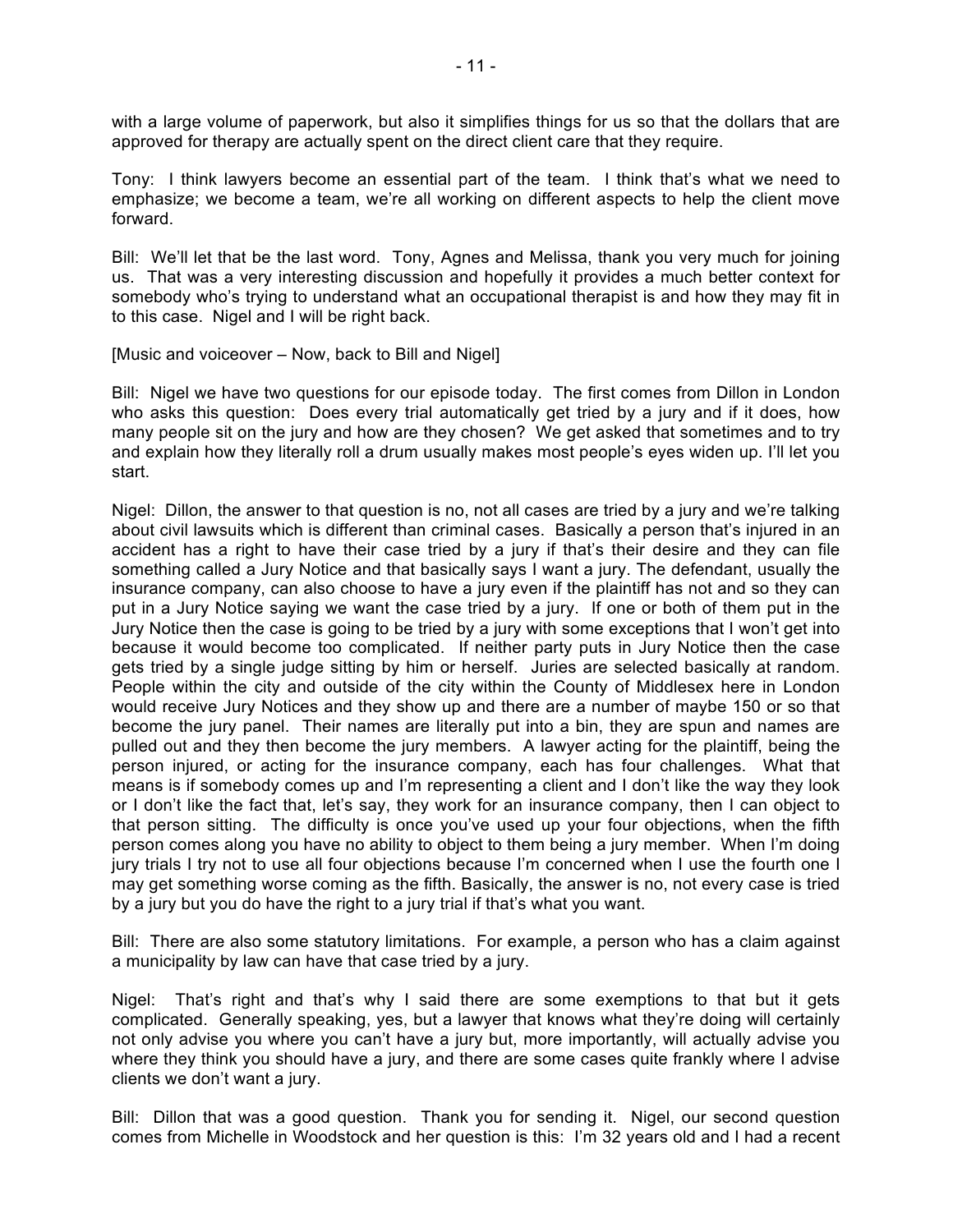injury this winter involving a snowmobile to my left shoulder. When I was 24 years old I had a prior car accident and badly broke my leg. If I proceed forward with the legal case, does everything from my old accident get dredged up all over again? That's a good question.

Nigel: That is a very good question. Again, a short answer would be no but unfortunately they're not always that simple. Basically, this is how it works. Generally speaking when somebody's injured the insurance company and their lawyer is entitled to go back and examine their health history from approximately 5 years before the accident forward to the date of the accident. If within that medical documentation there is something that suggests there is a relevant issue that may have occurred before the 5 years, then they may be able to go back beyond 5 years. So if you broke your leg a number of years ago and now you have a compliant with your left shoulder, you would say 'what does my right leg have to do with my left shoulder'. Unless there is some tie in there then it may not be relevant and they may not be entitled to look at it. However, if your right leg has prevented you from working and then you have a left shoulder injury and say 'I would have gone back to work but for my left shoulder injury', then clearly the right leg injury becomes relevant because it's what had been keeping you off work and there will certainly be an issue or question as to whether you would have been able to get back to work even if you had not injured your left shoulder. So, it can be relevant and yes they are entitled to go into your history before the accident which is why it's very important to, even before you retain a lawyer, to make sure when you're filling out accident benefits forms or answering questions that you are honest about any previous injury that you suffered so that it doesn't come back to haunt you where you denied it.

Bill: I can certainly understand Michelle's discomfort with that prospect but the reality, Nigel, is that most of the clients that you and I interact with, and the same applies for all the lawyers here, there are very few people that have a truly squeaky clean medical file before an accident happens and so it's a very common phenomenon that Michelle's asking about.

Nigel: Very common and I think another reason why you really want to retain a competent lawyer as soon as possible so that they can ensure that you are providing the answers that are necessary and not giving out information that is not necessary. For example, I will be often asked to produce the client's family doctors notes and records for the 5 years before the accident. I will provide them but I will exclude anything that's of a personal nature that doesn't impact on their ability to work or directly relate to their current injury because we often have things in our medical records that may be of a confidential or private nature that you do not want disclosed to other people and I certainly do try to keep that information out of the other side's hands.

Bill: That's right. Michelle, thank you for your question. Remember that we're able to take any questions. You can email them to us at podcast@lerners.ca. They've been coming in steadily so we'll sort them and choose a couple to address in each episode. We'll be right back.

## [Music]

Nigel: Bill and I would like to thank the panelists for coming in today and being part of our podcast and we hope you, the audience, found the information to be helpful and informative and we will continue to provide you with ongoing information with respect to your recovery from injuries. Thank you.